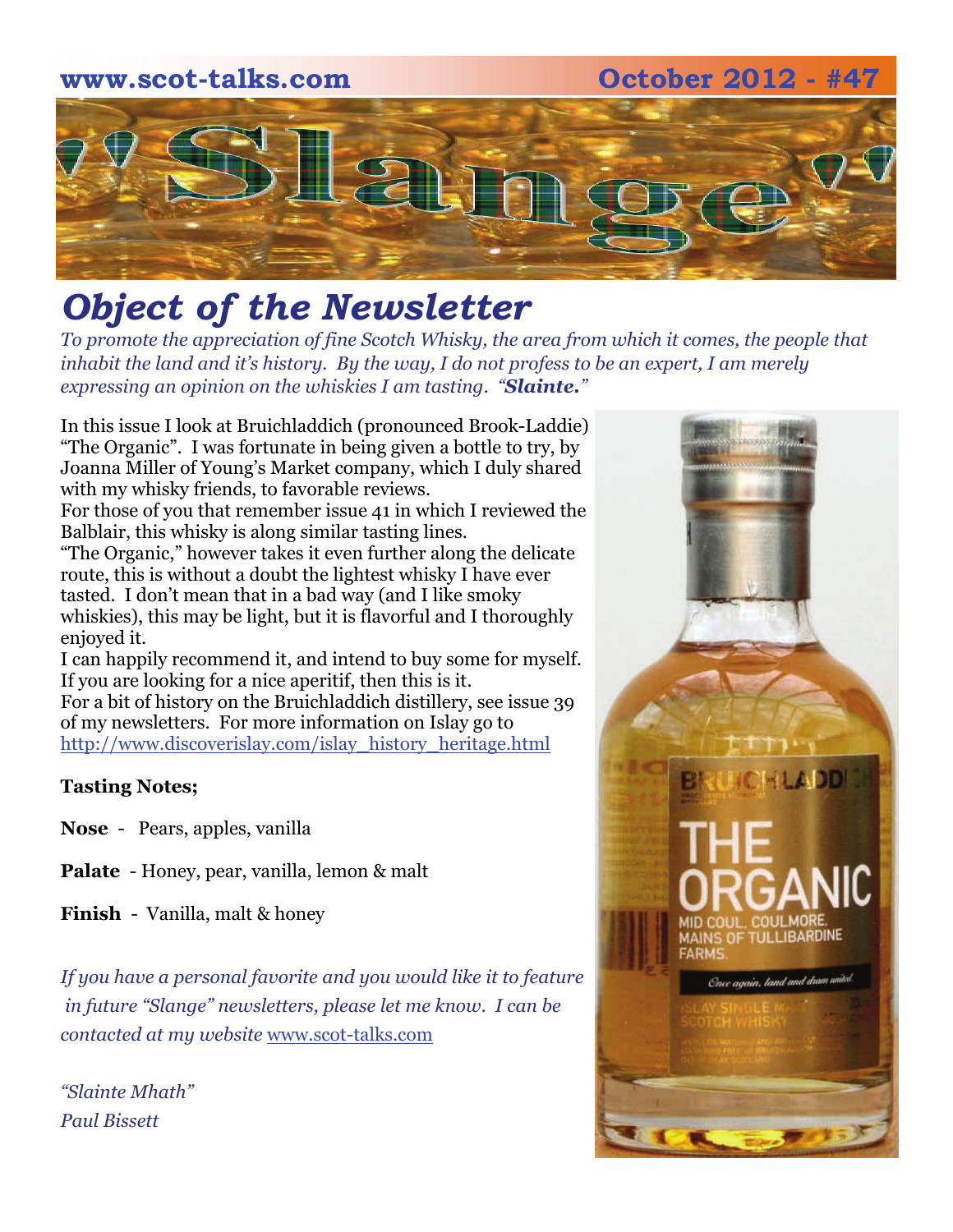### **www.scot-talks.com October 2012 - #47**



### **UISGE SOURCE**

*by Jonny McCormick,* the Whisky Advocate c*ontributor brings exclusive news of a new product which could enhance your enjoyment of single malt Scotch whisky.*

Here's the thing. When you reward yourself with a decent single malt whisky, most of us add a little splash of water to bring the alcohol strength down to allow the aroma and flavor sensations to blossom fully. It's a personal thing, but do you stop to think about the water you add? That's where Uisge Source hopes to make a difference by launching a range of bottled Scottish spring water specifically chosen for the single malt drinker. Starting with the belief that the best water to splash into your dram is the water from which the whisky is made, they set out to research the benefits and science behind this.

I'll admit, I was skeptical at first but the arguments are plausible and intriguing. I'm aware that if I drink single malts when I'm travelling and ask for water, I may be offered anything from a giant vessel of city tap water to a bottle of sparkling mineral water depending on the establishment. Here and there, I suspect you may have had similar disappointments too (or you're drinking in more sophisticated bars than me). The type of water you add does irrefutably alter the flavor and experience. Just try drinking a whisky you know intimately far from home with the local tap water and you'll see the difference.



To read the full article, go to http://www.whiskyadvocateblog.com/2012/09/05/the-drop-thatmakes-the-dram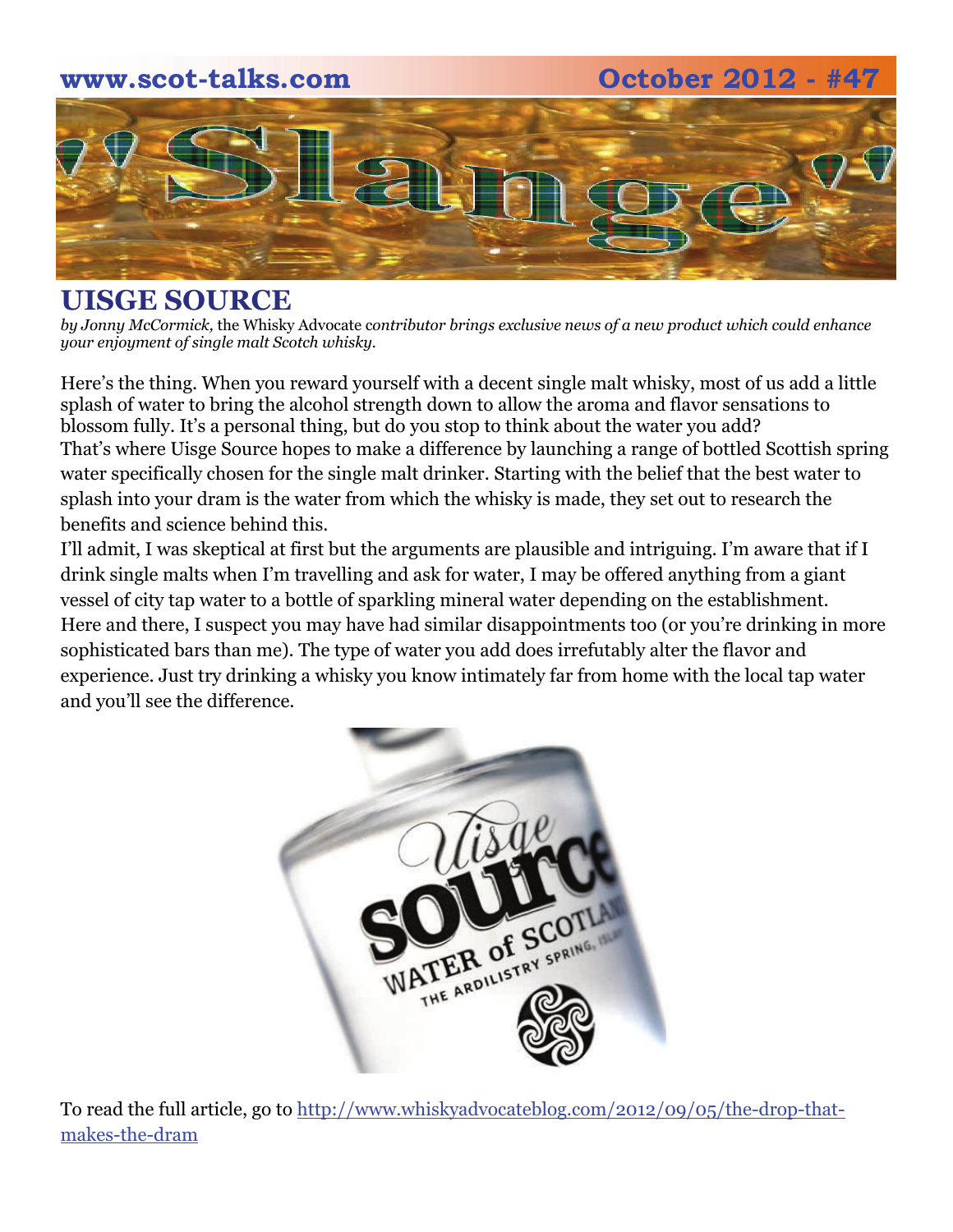

Below is a simple guide to help you choose your single malt Whisky, and the flavor notes you should expect from it. Being Scottish I recommend you find a likely candidate and try it in a bar before buying the whole bottle. With each issue of the newsletter I will add in another Whisky to the flavor map. This Issue; Bruichladdich "The Organic". For more information go to http://www.bruichladdich.com

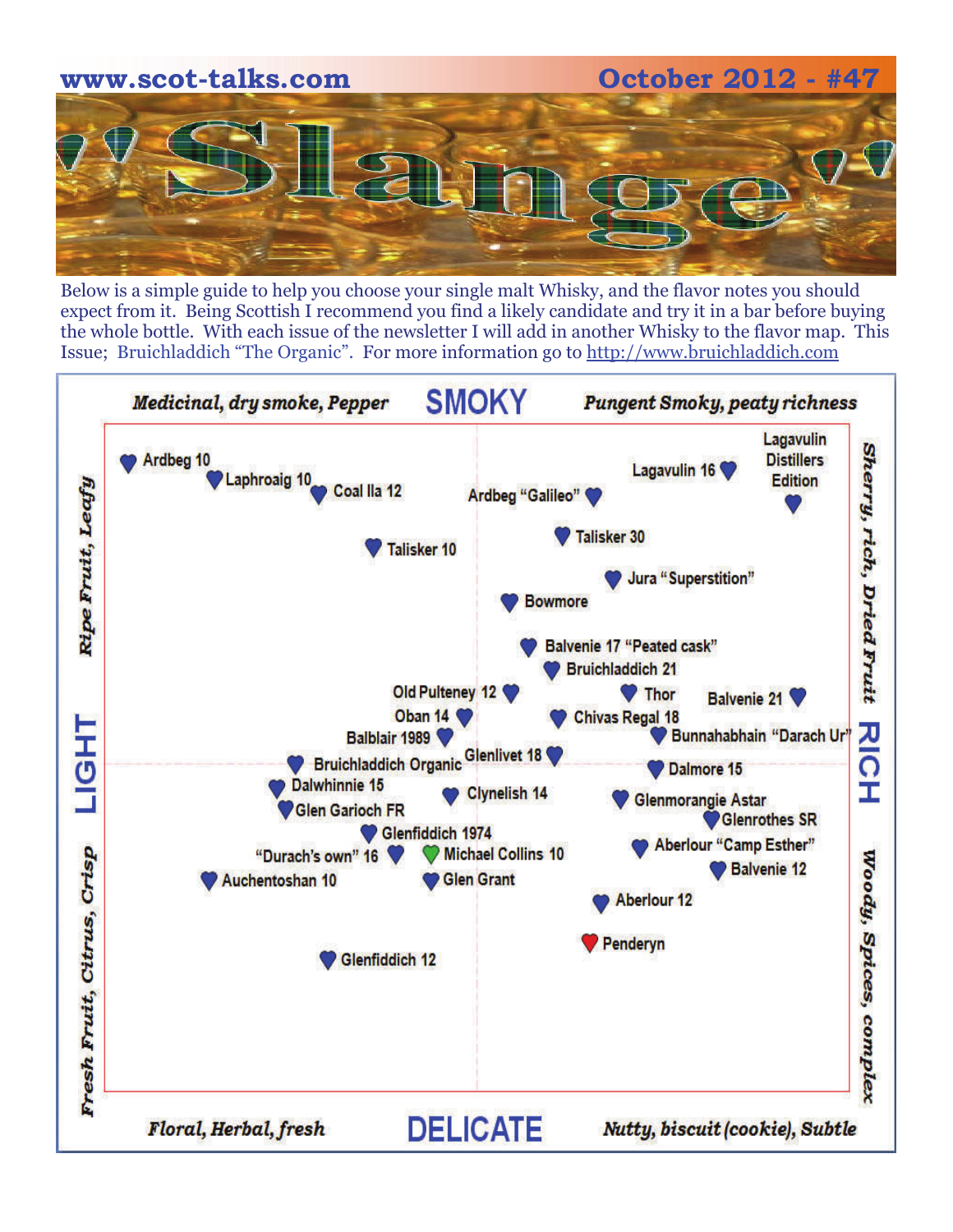# **www.scot-talks.com 0ctober 2012 - #4** an

## **Clan McDonald** (MacDhomhnuill)

**Motto:** Per mare, Per Terras - translated - By sea and by land.

**Clan Chief:** Right Honorable Godfrey James Macdonald of Macdonald, 8th Lord Macdonald,

Chief of the Name and Arms of Macdonald, High Chief of Clan Donald and 34th hereditary Chief of

Clan Donald.

**Clan Seat:** Armadale Castle on the Isle of Skye.

### **Lord of the Isles**

Going back to 4 a.d. when the Gaels from Ireland invaded parts of the west coast right through to the 13th century and the Battle of Largs the north west coast was under continued infiltration from the vikings and it was not until the Battle of Largs in 1263 where the forces of King Magnus III of Man and the Isles as well as his ally, King Haakon IV of Norway were finally defeated that a semblance of peace came to the area. King Haakon had conferred the title Lord of the Isles on Angus Mor as part of the deal when they jointly attacked at Largs.

After the defeat Angus Mor accepted King Alexander 3rd of Scotland as his overlord and managed to keep his lands. He is looked on as the first of the clan Macdonald. This was to signal another 300 years of political jousting for power which saw castles rise and fall until finally in the late 15th century the title was forfeited by King James the 4th.

The title is now inherited by the eldest child of Scotland's reigning monarch, at present Charles Prince of Wales.

During this period the influence of the Clan MacDonald rose and fell. The clan's official seat is actually Armadale Castle, but there have been many others associated with this clan and especially within the same area - the Isle of Skye

For more information on clan McDonald there are many online references, but here is the one I used http://www.scotlandinoils.com/clan/Clan-MacDonald.html